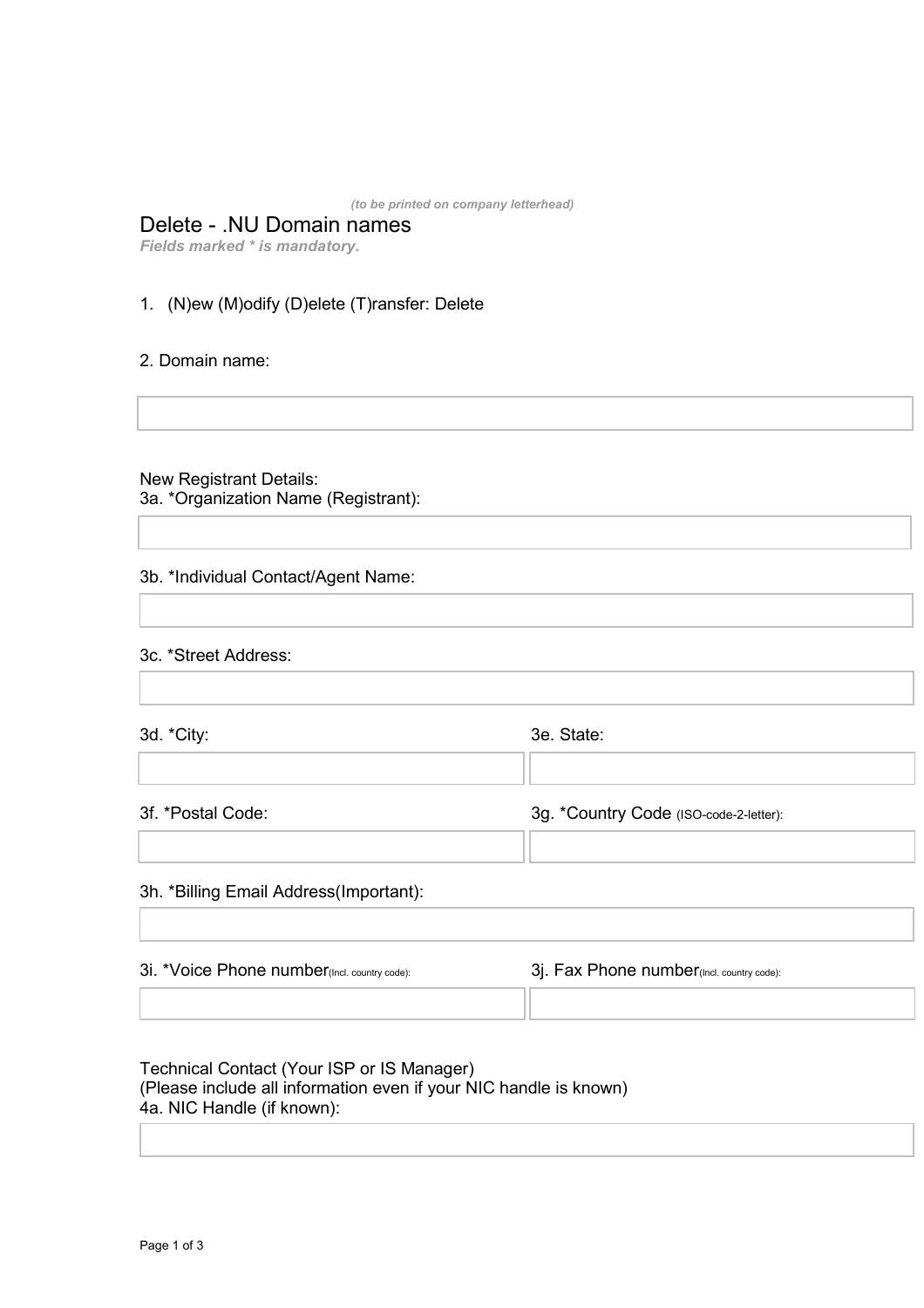#### 4b. \*Name:

# 4c. \*Organization Name:

#### 4d. \*Street Address:

4e. \*City: 4f. State:

4g. \*Postal Code:  $\begin{array}{ccc} 4 & 4 & 4 \end{array}$  4h. \*Country Code (ISO-code-2-letter):

4i. \*Voice Phone Number(Incl. country code): 4j. Fax Number(Incl. country code):

\_\_\_ \_\_\_

\_\_\_ \_\_\_

\_\_\_ \_\_\_

# 4k. \*Email Address:

Name Servers Must Be Active and Authoritative for your .nu domain name to be activated. Include your name server data below:

Primary Name Server 6a. \*Primary Server Hostname:

6b. \*Primary Server Netaddress:

Secondary Name Server(s) 7a. \*Secondary Server Hostname:

# 7b. \*Secondary Server Netaddress: